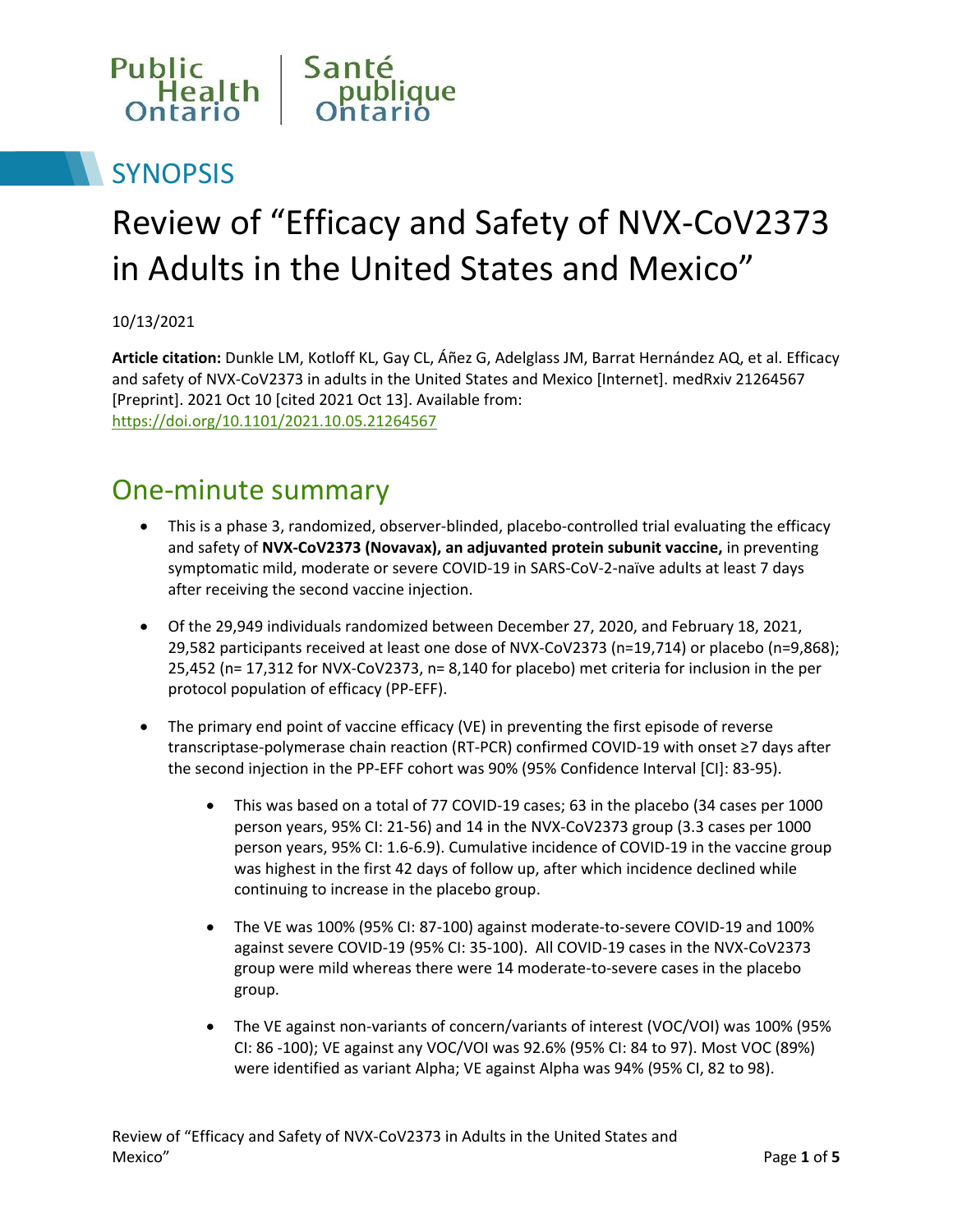- Solicited local and systemic adverse events (AEs) occurred more frequently in NVX-CoV2373 recipients and after the second injection. These were mostly mild-moderate in severity and transient; tenderness and injection site pain were most commonly reported; for example tenderness was reported in about 50% of NVX-CoV2373 group after the first dose and more than 60% after the second dose compared with less than 20% in placebo group after the first or second dose with a median duration ≤ 2 days. Severe local reactions were infrequent, but occurred more frequently in the NVX-CoV2373 group and after the second dose (6.7% vs. <1% after dose 2 in the NVX-CoV2373 and placebo groups, respectively). For vaccine recipients, systemic AEs occurred more frequently after the second dose and were transient (median duration of < 1 day). The most common systemic AEs in this group were headache, myalgia, fatigue and malaise; the incidence of these AEs was higher after the second dose (approximately 15-30% after the first dose compared with about 35-40% after second dose).
- Unsolicited AEs were slightly more frequent in vaccine than in placebo recipients (16.3% vs. 14.8%), although there was a balanced frequency of medically-attended adverse events (MAAEs), serious AEs (SAEs), adverse events of special interest (AESIs) related to COVID-19. There were no episodes of anaphylaxis or Guillain Barré syndrome (GBS). No imbalance in myocarditis/pericarditis, thrombosis with thrombocytopenia syndrome (TTS) or all-cause mortality was observed between groups.

#### Additional information

- **Study Participants:** individuals were enrolled from 113 sites across the US and 6 sites in Mexico enrolled; those ≥18 years of age including those with stable chronic medical conditions (e.g. chronic pulmonary, renal, or cardiovascular disease, diabetes mellitus type 2, or well-controlled human immunodeficiency virus (HIV) infection). Individuals with known previous laboratory documented SARS-CoV-2 infection or known immunosuppression were excluded. Participants were stratified by age (18 to ≤64 or ≥65 years) and randomized in a 2:1 ratio to receive two 0.5 mL intramuscular injections of either NVX-CoV2373 (5 μg full-length, stabilized pre-fusion, recombinant S (rS) SARS-CoV-2 vaccine adjuvanted with 50 μg Matrix-M™) or placebo 21 days apart. Participants received initial injections between December 27, 2020, and February 18, 2021, and were followed through April 19, 2021.
- **Data Collection:** Symptoms of suspected COVID-19 were assessed daily by participants using an electronic diary. Participants performed self-collection of three daily nasal swabs and underwent in-clinic medical evaluation and provider-collected nasal swab collection for SARS-CoV-2 testing using reverse transcriptase polymerase chain reaction (RT-PCR) testing if symptoms were reported for more than two consecutive days. Safety was assessed by evaluating solicited local and systemic adverse events collected by electronic diary and by assessing participants for unsolicited adverse events (AE) including serious adverse events (SAE), adverse events of special interest (AESIs) and medically attended adverse events (MAAE) from the first dose with a median follow-up of two months. Long-term safety monitoring is planned to continue throughout the 24 months after initial vaccination.
- **Analysis:** The PP-EFF used for all efficacy analyses included participants without evidence of past SARS-CoV-2 infection at baseline until ≥7 days after the second injection and had received both injections of assigned treatment. Vaccine efficacy (VE%) was defined as  $(1 - RR) \times 100$ , where RR is the relative risk of infection rates between the two groups. Due to Emergency Use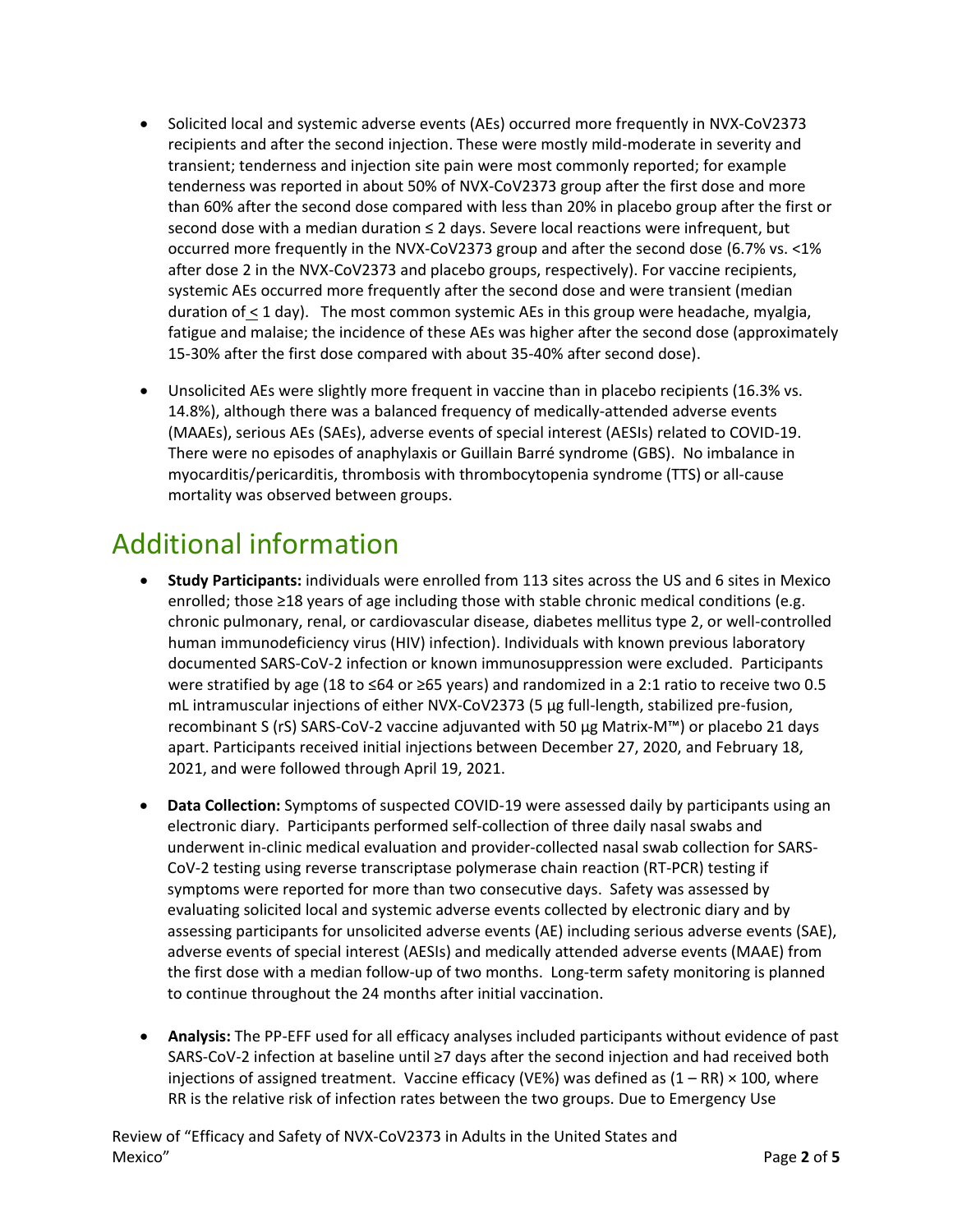Authorization (EUA) approval of other COVID-19 vaccines and national rollout of COVID-19 vaccines, a blinded crossover design was implemented after achieving FDA-required 2 month placebo-controlled safety follow-up to enable all participants to receive an active COVID-19 vaccine as soon as possible.

- **Patient Characteristics:** baseline demographics of the PP-EFF were balanced between treatment groups; 48.2% self-identified as female and the median age was 47 years. One or more comorbid conditions were reported by 47.3% and 11.8% were ≥65 years of age. With respect to race or ethnicity, 75.9% self-identified as white, 21.5% as Hispanic/Latino, 11.0% as Black/African American and 6.2% as Native American/Alaska Native.
- **Variants of Concern:** Whole-genome sequencing (WGS) was performed on 61 out of 77 (79%) nasal swabs, which resulted in identification of 35 VOC, 13 VOI, and 13 non-VOC/VOI. Most VOC (89%, n=31) were identified as variant Alpha; the others were identified as variant Beta (n=2) and variant Gamma (n=2).

## PHO reviewer's comments

- This study is currently published as a pre-print and is yet to undergo peer-review. As such, the authors' findings still require formal assessment prior to publication in a peer-reviewed journal.
- This study demonstrates that NVX-CoV2373, which is an adjuvanted protein subunit vaccine, is highly effective against preventing symptomatic and severe COVID-19 in SARS-CoV-2 naïve individuals with an acceptable safety profile. The overall VE of 90% (7 or more days after 2 doses of vaccine) is comparable to VE reported in phase 3 trials of the mRNA vaccines (Pfizer-BioNTech Comirnaty® BNT162b2, Moderna Spikevax® mRNA-1273),<sup>1-3</sup> and somewhat higher than that reported in phase 3 trials of the viral vector vaccines (AstraZeneca Vaxzevria<sup>™</sup> AZD1222 and Johnson & Johnson Ad26.COV2.S).<sup>4,5</sup>
- Trial enrollment incorporated ethnic and racial diversity as well as a high proportion of participants reporting one or more comorbid conditions with the vast majority of participants being less than 65 years of age. While VE was generally similar across demographic subgroups, an important limitation is that low enrollment of individuals  $\geq 65$  did not allow for a meaningful assessment of VE in this group. However, a Phase 3 trial of NVX-CoV2373 in the UK found that the VE for adults  $\geq$  65 (88.9%, 95% CI: 79.7-95.5) to be comparable to the adults 18 to < 65 years (89.8%, 95% CI: 79.7-95.5). 6
- This study provides minimal data on the impact of vaccines on VOC other than alpha, due to the early time period in which the study took place. More recent data will be necessary to determine VE for other current circulating VOC.
- NVX-CoV2373 is stored at refrigerator temperature (2-8 degrees C) for up to 6 months which is an advantage for widespread global deployment. As NVX-CoV2373 uses a conventional vaccine platform, use of this vaccine may also be beneficial in helping to overcome vaccine hesitancy related to new mRNA technology and extend the durability of protection. NVX-CoV2373 is not authorized for use in Canada at this time and is currently under review by Health Canada and World Health Organization (WHO) emergency use listing.<sup>7</sup>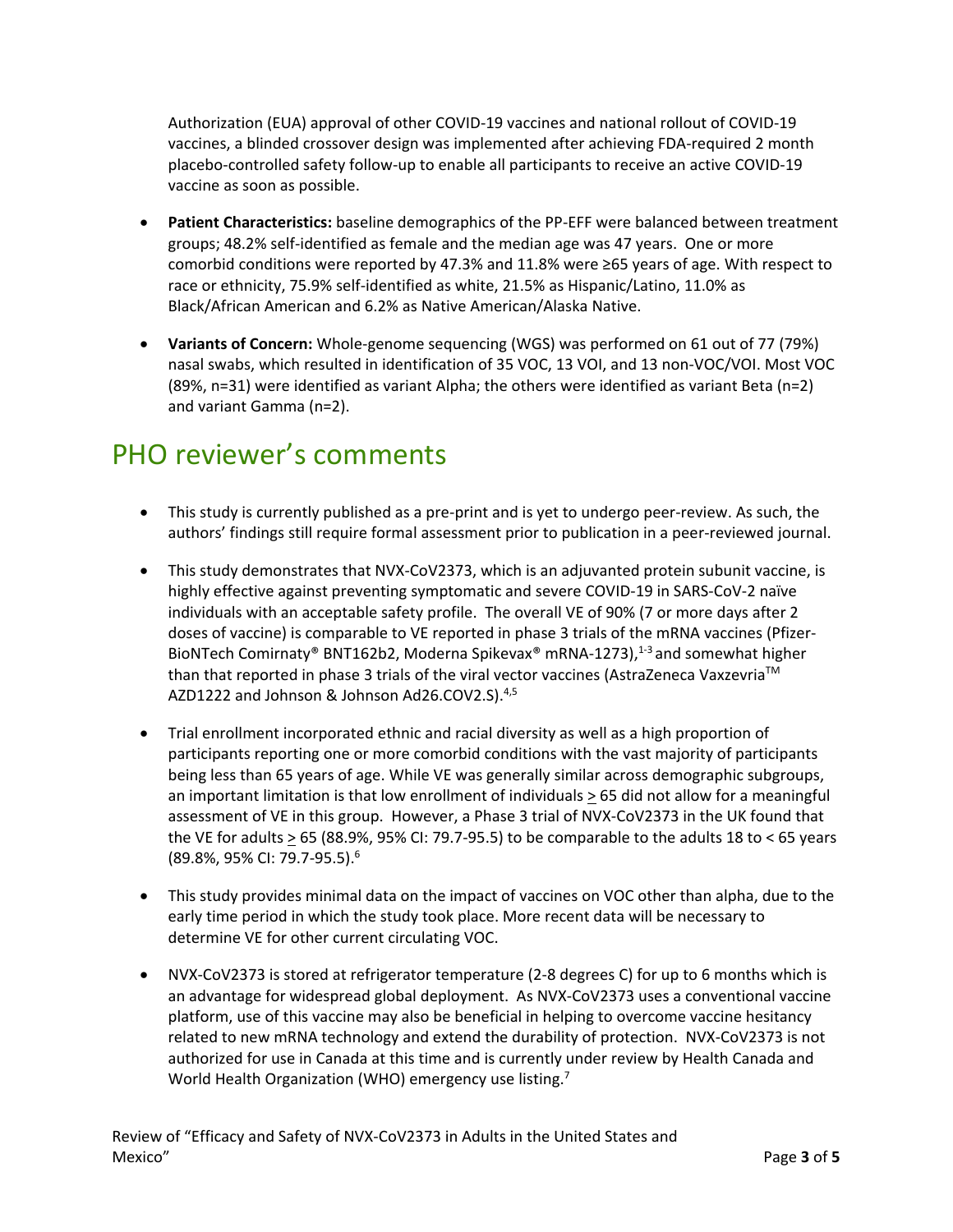#### References

- 1. Polack F, Thomas S, Kitchin N, Absalon J, Gurtman A, Lockhart S, et al. Safety and efficacy of the BNT162b2 mRNA Covid-19 vaccine. N Engl J Med. 2020;383(27):2603-15. Available from: <https://doi.org/10.1056/NEJMoa2034577>
- 2. Dagan N, Barda N, Kepten E, Miron O, Perchik S, Katz M, et al. BNT162b2 mRNA Covid-19 vaccine in a nationwide mass vaccination setting. N Engl J Med. 2021;384(15):1412-23. Available from:<https://doi.org/10.1056/NEJMoa2101765>
- 3. Baden L, El Sahly H, Essink B, Kotloff K, Frey S, Novak R, et al. Efficacy and safety of the mRNA-1273 SARS-CoV-2 vaccine. N Engl J Med. 2021;384(5):403-16. Available from: <https://doi.org/10.1056/NEJMoa2035389>
- 4. Voysey M, Clemens S, Madhi S, Weckx L, Folegatti P, Aley P, et al. Safety and efficacy of the ChAdOx1 nCoV-19 vaccine (AZD1222) against SARS-CoV-2: an interim analysis of four randomised controlled trials in Brazil, South Africa, and the UK. Lancet. 2021;397(10269):99- 111. Available from: [https://doi.org/10.1016/S0140-6736\(20\)32661-1](https://doi.org/10.1016/S0140-6736(20)32661-1)
- 5. Sadoff J, Gray G, Vandebosch A, Cardenas V, Shukarev G, Grinsztejn B, et al. Safety and efficacy of single-dose Ad26.COV2.S vaccine against Covid-19. N Engl J Med 2021;384:2187-201. Available from:<https://doi.org/10.1056/NEJMoa2101544>
- 6. Heath PT, Galiza EP, Baxter DN, Boffito M, Browne D, et al. Safety and efficacy of the NVX-CoV2373 Covid-19 vaccine. N Engl J Med. 2021;385(13):1172-83. Available from: <https://doi.org/10.1056/NEJMoa2107659>
- 7. Mishra M, O'Donnell C. Novavax applies to WHO for emergency listing of COVID-19 vaccine. Reuters [Internet], 2021 Sep 23 [cited 26 Oct 2021]; Healthcare & pharmaceuticals. Available from: [https://www.reuters.com/business/healthcare-pharmaceuticals/novavax-applies-who](https://www.reuters.com/business/healthcare-pharmaceuticals/novavax-applies-who-emergency-listing-covid-19-vaccine-2021-09-23/)[emergency-listing-covid-19-vaccine-2021-09-23/](https://www.reuters.com/business/healthcare-pharmaceuticals/novavax-applies-who-emergency-listing-covid-19-vaccine-2021-09-23/)

## **Citation**

Ontario Agency for Health Protection and Promotion (Public Health Ontario). Review of "Efficacy and safety of NVX-CoV2373 in adults in the United States and Mexico". Toronto, ON: Queen's Printer for Ontario; 2021.

### Disclaimer

This document was developed by Public Health Ontario (PHO). PHO provides scientific and technical advice to Ontario's government, public health organizations and health care providers. PHO's work is guided by the current best available evidence at the time of publication. The application and use of this document is the responsibility of the user. PHO assumes no liability resulting from any such application or use. This document may be reproduced without permission for non-commercial purposes only and provided that appropriate credit is given to PHO. No changes and/or modifications may be made to this document without express written permission from PHO.